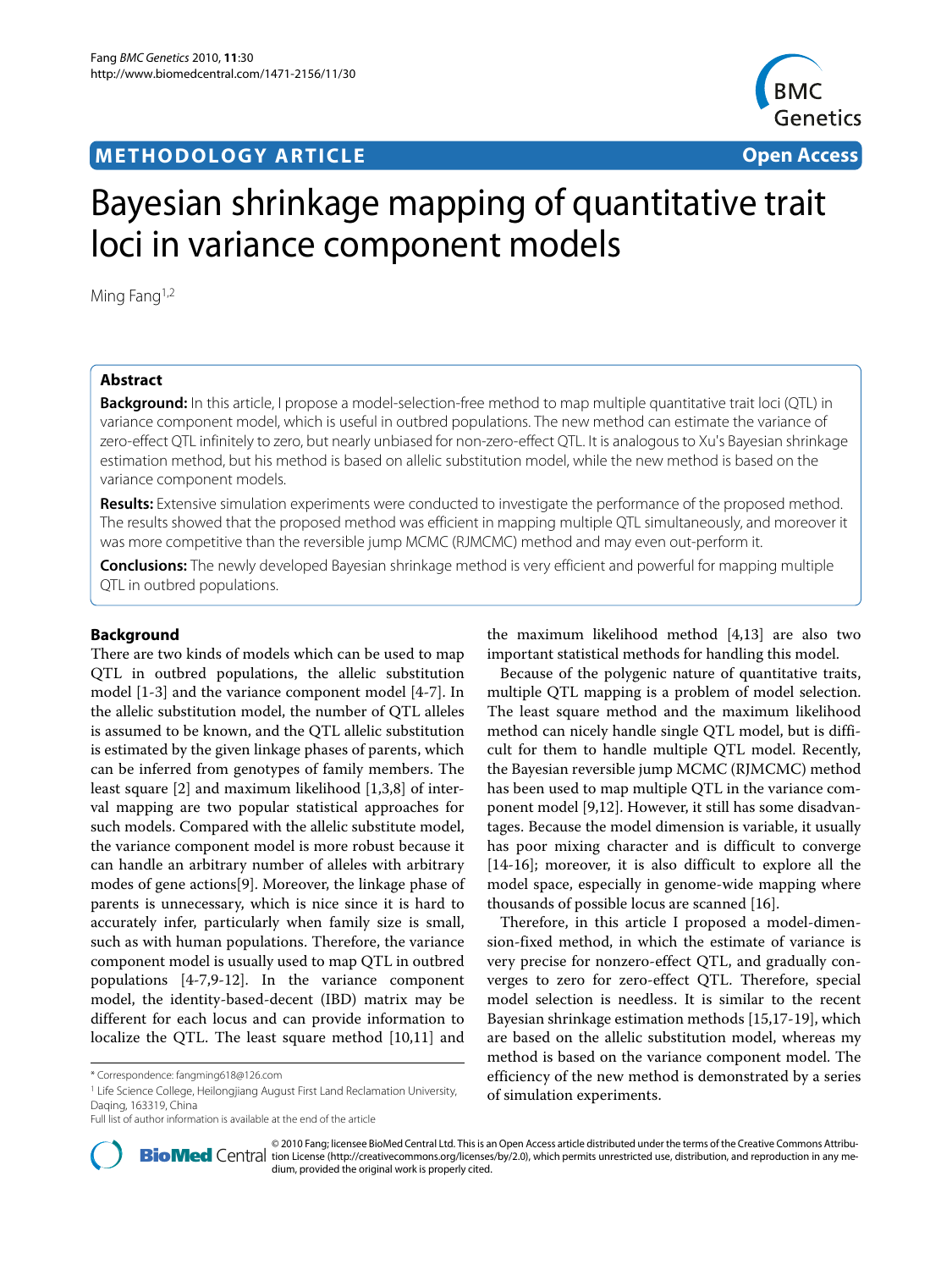# **Method**

# **Genetic model**

Suppose that one has a sample of *n* individuals from outbred populations. Assuming that QTL dominant effect and polygenic dominant effect are absent. Then the linear model can be expressed as

$$
y = X\beta + \sum_{j=1}^{q} a_j + g + e,
$$
 (1)

where, **y** is the  $n \times 1$  phenotypic vector; **β** is the  $k \times 1$ vector of covariate effects; *k* is the number of the covariate; **X** is the  $n \times k$  design matrix related to the covariate effects;  $\mathbf{a}_j \sim N(\mathbf{0}, \mathbf{\Phi}_j \sigma_j^2)$  is the  $n \times 1$  vector of random QTL effect, for *j* = 1,2, ..., *q*, where **Θ***j* is the IBD matrix and can be inferred by the conditional expectation approach [[20\]](#page-8-16); and  $\sigma_j^2$  is the QTL variance; **e** ~ *N* (**0**,  $\mathbf{I}_n \sigma_e^2$  ) is the vector of random error, where  $\mathbf{I}_n$ , is the  $n \times n$ identity matrix and  $\sigma_e^2$  is the residual variance; *q* is the maximum QTL number, which is set beforehand;  $g \sim$ *N*(0, **A**  $\sigma_A^2$  ) is the *n* × 1 vector of random polygenic effect, here **A** is the additive relationship matrix and  $\sigma_A^2$  is the

polygenic additive variance, the polygenic term **g** may be excluded from equation (1) in genome-wide mapping. The variance component model can be expressed as

$$
\text{Var}(\mathbf{y}) = \mathbf{V} = \sum_{j=1}^{q} \mathbf{\Theta}_j \sigma_j^2 + A \sigma_A^2 + I \sigma_e^2.
$$
 (2)

Similarly, the term of polygenic variance  $\mathbf{A} \, \sigma_A^2\,$  should also be excluded from equation (2) in genome-wide mapping.

#### **Prior specification and joint posterior distribution**

Yi and Xu [\[9](#page-8-6)] assigned a uniform prior distribution for QTL variance,  $p(\sigma_j^2) \propto constant$  , but in my method, the Jeffreys' hyper prior  $p(\sigma_j^2) \sim 1 \, / \, \sigma_j^2$  is assumed. The special prior is the key in the new method and will be illustrated in detail later. The prior for polygenic variance and residual variance is assumed to follow scaled inverted chi-square distribution with degree of freedom **ω** and scaled parameter *s*2 (see also [\[21](#page-8-17)] for detail); and the prior for covariant effect and QTL position  $\lambda_i$  are assumed to follow normal distribution,  $\beta \sim N (\beta_0, V_0)$ , and uniform distribution, respectively. The joint posterior distribution is given in Appendix.

# **Updating QTL variance by random walk Metropolis-Hastings algorithm**

Because there is no close form for the posterior distribu-

tion of QTL variance  $\{\sigma_j^2\}_{j=1}^q$ , the Metropolis-Hastings algorithm [[22](#page-8-18),[23](#page-8-19)] is used to simulate it. I firstly propose a new QTL variance and then accept it according to its acceptance probability.

#### **Generating the new proposal QTL variance**

I employ the Browne's method [\[24](#page-8-20)], a special random walk Metropolis-Hastings algorithm (RWM-H) to update

QTL variance. Firstly a new QTL variance  $\sigma_j^{2(*)}$  is proposed and sampled from a scaled inverted chi-squared distribution, conditional on the current value of QTL

variance 
$$
\sigma_j^{2(t)}
$$
,  $p\left(\sigma_j^{2(*)}\middle|\sigma_j^{2(t)}\right) \sim \text{Inv} - \frac{2}{t} \left(v, s_j^2\right)$ , with

the degree of freedom **v** and the scaled parameter  $s_j^2$  that

equals the expectation of the current value  $\sigma_j^{2(t)}$ , *i.e.* 

 $s_j^2 = E(\sigma_j^{2(t)}) = (v-2)\sigma_j^{2(t)} / v$ , and then the new QTL variance is accepted according to its accept probability. Since the new generated value closely relies on the old one, this approach is a special case of RWM-H, and the degree of freedom ν is equivalent to the tuning parameter [[21,](#page-8-17)[24\]](#page-8-20).

#### **Calculating the acceptance probability**

The new proposal QTL variance is accepted with probability equal to min (1, *r*), where,

$$
r = \frac{f(\mathbf{y}|\boldsymbol{\theta}_{-\sigma_j^2}, \sigma_j^{2(*)}, \lambda, \hat{\boldsymbol{\Theta}}, \mathbf{A}, \mathbf{X}) \cdot (1/\sigma_j^{2(*)})}{f(\mathbf{y}|\boldsymbol{\theta}_{-\sigma_j^2}, \sigma_j^{2}(t), \lambda, \hat{\boldsymbol{\Theta}}, \mathbf{A}, \mathbf{X}) \cdot (1/\sigma_j^{2}(t))} \cdot hr,
$$
\n(3)

and ,  $\frac{1}{2}$  represents all elements of  $\theta$  except  $\sigma_j^2$ . In equation (3), the first term is likelihood, the second is *prior* and the third is called proposal ratio or Hastings ratio [\[23](#page-8-19)]. Because the proposal distribution is not sym-

metric,  $p(\sigma_j^{2(t)} | \sigma_j^{2(*)}) \neq p(\sigma_j^{2(*)} | \sigma_j^{2(t)})$ , *hr* must be computed, and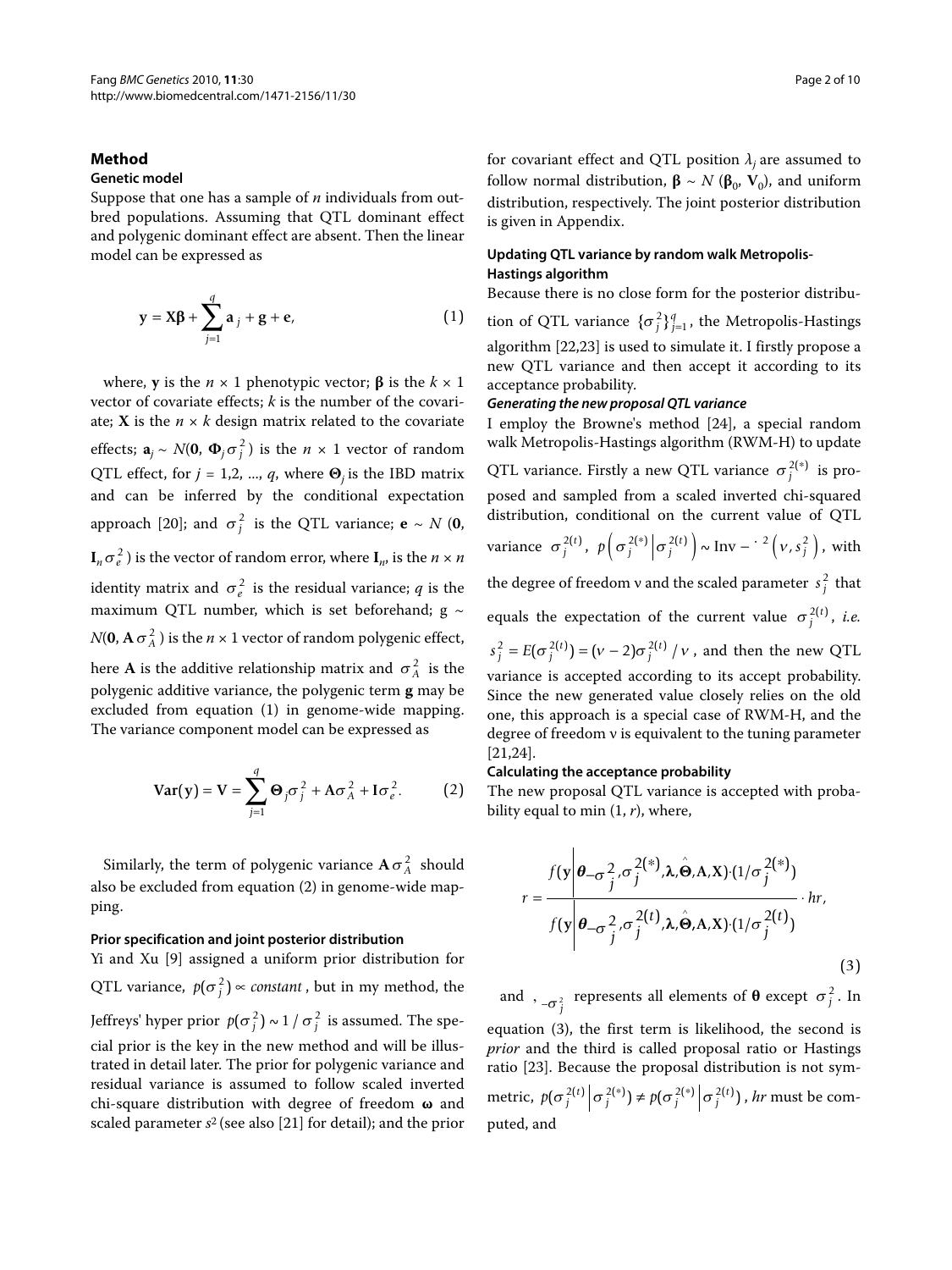$$
hr = \frac{p(\sigma_j^{2(t)} | \sigma_j^{2(*)})}{p(\sigma_j^{2(*)} | \sigma_j^{2(t)})}
$$
  
= 
$$
\frac{\text{Inv} - 2\left(v, (v-2)\sigma_j^{2(*)}/v\right)}{\text{Inv} - 2\left(v, (v-2)\sigma_j^{2(t)}/v\right)}
$$
  
= 
$$
\left(\frac{\sigma_j^{2(*)}}{\sigma_j^{2(t)}}\right)^{v+1} \cdot \exp\left\{\frac{(v-2)\left(\frac{\sigma_j^{2(t)}}{\sigma_j^{2(*)}} - \frac{\sigma_j^{2(*)}}{\sigma_j^{2(t)}}\right)\right\}
$$

# **MCMC implementations**

The implementations of the MCMC algorithm are summarized as follows:

- a. Initialize all parameters from legal values;
- b. Update the covariate effect **β**;
- c. Update the QTL variance  $\{\sigma_j^2\}_{j=1}^q$ ;
- e. Update the polygenic variance  $\sigma_A^2$  ;
- f. Update the residual variance  $\sigma_e^2$ ;
- g. Update the QTL positions  $\{\lambda_j\}_{j=1}^q$ .

The covariate effect **β** is updated by the efficient Gibbs sampler; the updating approach of  $\sigma_A^2$  and  $\sigma_e^2$  are similar to that of  $\sigma_i^2$  (see also [[21\]](#page-8-17) for detail); the updating of the QTL position  $\{\lambda_j\}_{j=1}^q$  is illustrated in Appendix.

# **Post-MCMC analysis**

To summarize the posterior probability, I divide the genome into bins with interval of 1 cM and calculate weighted QTL variance for each bin. The weighted QTL variance is defined as the estimate of the QTL variance multiplied by its posterior probability at each bin (see also [\[21](#page-8-17)]), which is the modification of the weighted QTL effect [\[15](#page-8-13)]. If the profile of the weighted QTL variance generates a notable bump on the genome, the QTL is claimed as detected [\[15](#page-8-13)[,19](#page-8-15),[25](#page-8-21)].

# **Results**

I simulated 500 independent full-sib families with 6 individuals in each one, and therefore 3,000 individuals were investigated in my study. The parents of the full-sib families were randomly sampled from a large outbred populations in Hardy-Weinberg and linkage equilibrium. One chromosome with the length of 100 cM was simulated, and 11 evenly spaced markers covered the chromosomes

with an average marker interval of 10 cM. I assigned 6 alleles for each marker and infinite alleles for each QTL. Three QTL were simulated on the genome positioned at 15 cM, 45 cM and 75 cM, respectively. The additive variances of the three QTL were respectively 0.5, 1.2 and 0.8, and the dominant variances were assumed absent. The residual effect for each offspring was randomly sampled

from normal distribution with mean 0 and variance  $\sigma_e^2$  =

1.0. The polygenic variance  $\sigma_A^2 = 1.0$ . The simulation method for the polygenic effect has been illustrated in [[26\]](#page-9-0). The population mean equaled to 0. The phenotypic value for each sib was the sum of population mean, QTL effects, polygenic effect and residual effect. Therefore, the heritabilities explained by the three QTL were respectively 11.1%, 26.7% and 17.8%.

Before performing the simulated experiments, I firstly gave a default setup. The excepted QTL number  $q_0 = 2$ , which may lead to the maximum QTL number,  $q = q_0 + q_0 \sqrt{3} \approx 5$  (see [[27\]](#page-9-1) for detail); the degree of freedom for generating the proposal variance  $v = v_A = v_e =$ 

10; the hyper-parameter  $\omega_A = \omega_e = 3$  and  $\hat{\sigma}_A = \hat{\sigma}_e = \frac{\hat{\sigma}_A}{\hat{\sigma}_B}$ (are approximately estimated as the phenotypic variance), and hence  $s_A^2 = s_e^2 = 1.5$  (equal to the expectation of their variance estimations, see [\[21](#page-8-17)]). Because  $\omega_A$  and  $\omega_e$ took a small value, the values of  $s_A^2$  and  $s_e^2$  would have ignorable effect on their estimates. The importance of the hyper-parameter also has been illustrated in [[21](#page-8-17)]. The MCMC ran for 21,000 rounds and the data was saved with every 10 rounds after the first 1,000 MCMC was discarded, so that there were 2,000 (20,000/10) posterior samples for posterior analysis. 2  $\lambda$ 4.5

#### **Performance on simulated data with zero-QTL model**

To demonstrate the special character of the proposed method, I firstly analyzed the data from the simulated zero-QTL model. The profiles of QTL intensity and weighted QTL variance are plotted in Figure [1](#page-3-0)a and Figure [1b](#page-3-0), respectively. The profile of weighted QTL variance gives very noisy signals for QTL detection, but the values of weighted QTL variance are very tiny and the profile is much flat, which reflects that the proposed method can effectively shrink the values of the variance of zero-effect QTL infinitely close to zero. Figure [2](#page-3-1) gives the MCMC traces of the polygenic variance and the residual variance, and indicates that the estimates of them are all close to their true values, 1; moreover, the Markov chains of them converge fast and mix well.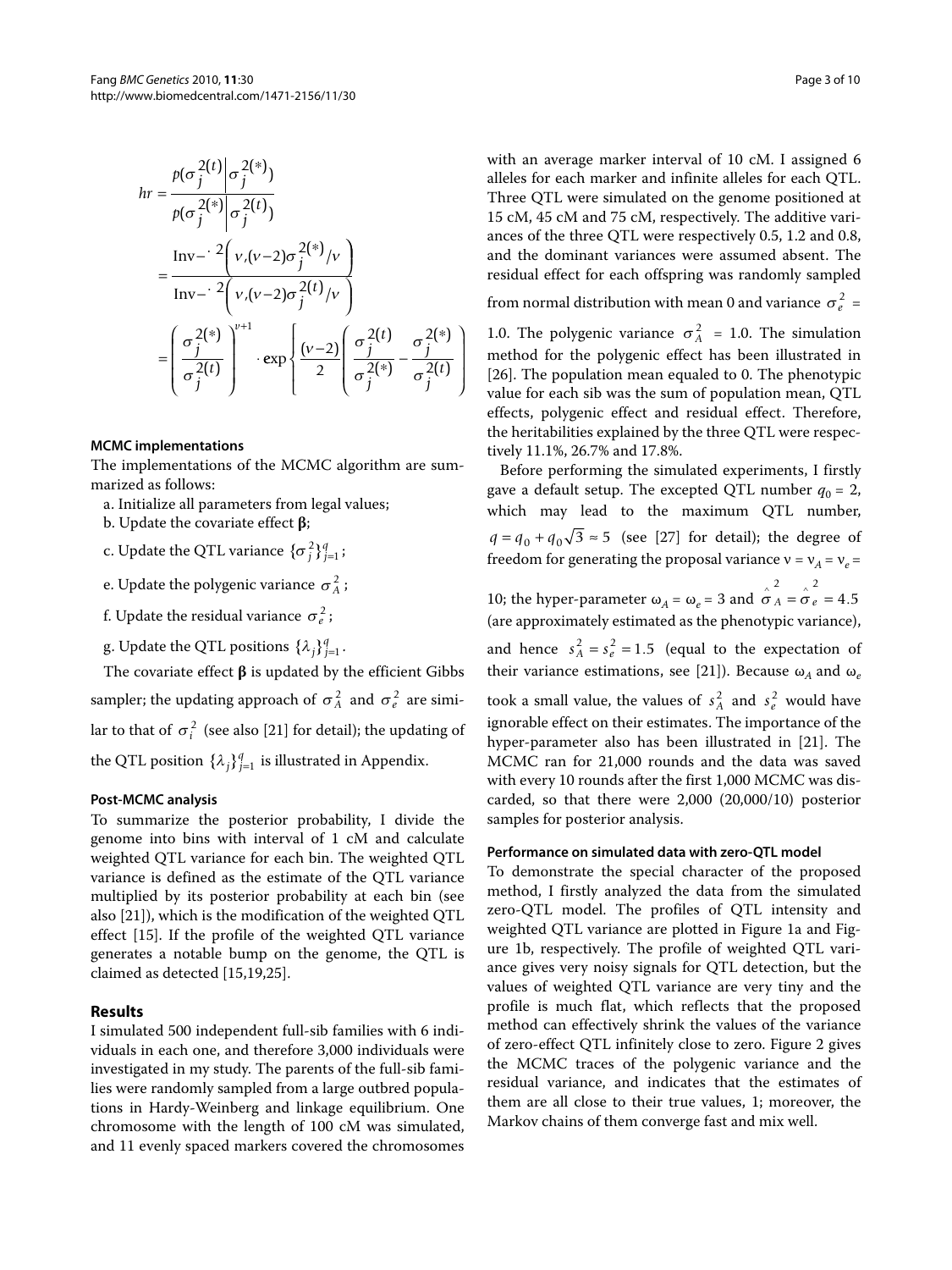0.00

-0.005

0.005

0.015

Weighted QTL variance

Weighted QTL variance

0.025

0.035

0.02

0.04

QTL intensity

**TL** intensity

0.06

0.08

<span id="page-3-0"></span>0.10

a

Manhall

0 20 40 60 80 100 Chromosome (cM)

b

0 20 40 60 80 100 Chromosome (cM)

**Figure 1 Profiles of QTL intensity (a) and weighted QTL variance (b) obtained from the proposed method under simulated zero-QTL model**.

# **Investigation into the performance of the special RWM-H algorithm**

I use a special RWM-H algorithm to update the variance components, and the new proposal variance  $\sigma^2$  (QTL variance, polygenic variance or residual variance) is sampled from the scaled inverted chi-squared distribution with degree of freedom ν and scaled parameter the variance of the current round. In order to test the influence of ν, I set ν as 3, 15, 30, 50, 100, 150 and 200, respectively. The QTL intensity histogram [\[28\]](#page-9-2) is plotted in Figure [3a](#page-5-0). There are three peaks bumped on the chromosome, but QTL intensity is not used in QTL detection. I also plot the profile of weighted QTL variance, and the general pattern is given in Figure [3](#page-5-0)b. All other experiments have

<span id="page-3-1"></span>

performed similar pattern, so the figures are not shown. I find the profile of weighted QTL variance is rather flat for the positions that have no QTL, which makes the signals of QTL clearer than QTL intensity. The parameter estimates are listed in Table 1, and there are no clear differences in parameter and standard deviation estimates for different ν. Furthermore, I summarized the acceptance rate of the M-H sampler for the variance components. Because it is cumbersome to show them separately, I averaged the acceptance rate over all variance components under different setting of ν. I further plot the profile of the change of the acceptance rate against ν in Figure [4](#page-5-1). It shows that the acceptance rate increases by ν, but the rate of change decease by ν. When ν is smaller than 30, the curve is much steeper, but it flatten when ν is larger than 30. The degree of freedom ν may influence the acceptance rate in the special RWM-H algorithm, and hence it is equivalent to the tuning parameter in the traditional Metropolis-Hastings algorithm. Finally, I found that when ν is larger than 200, the shrinkage character is hardly held. The reasons will be addressed in Discussion.

# **Comparison with the regression method**

I also used the software QTL Express [\[29\]](#page-9-3), an IBD based regression method, to analyze the simulated data. The method is based on single-QTL model. The profile of *F* statistic is plotted in Figure [5](#page-5-2). Only one QTL localized at 44 cM was detected, and the simulated three QTL were combined together. However, the three QTL can be separated successfully by the new method. The results clearly reflect the advantage of the new method that uses multiple QTL model over the regression method that bases on single QTL model.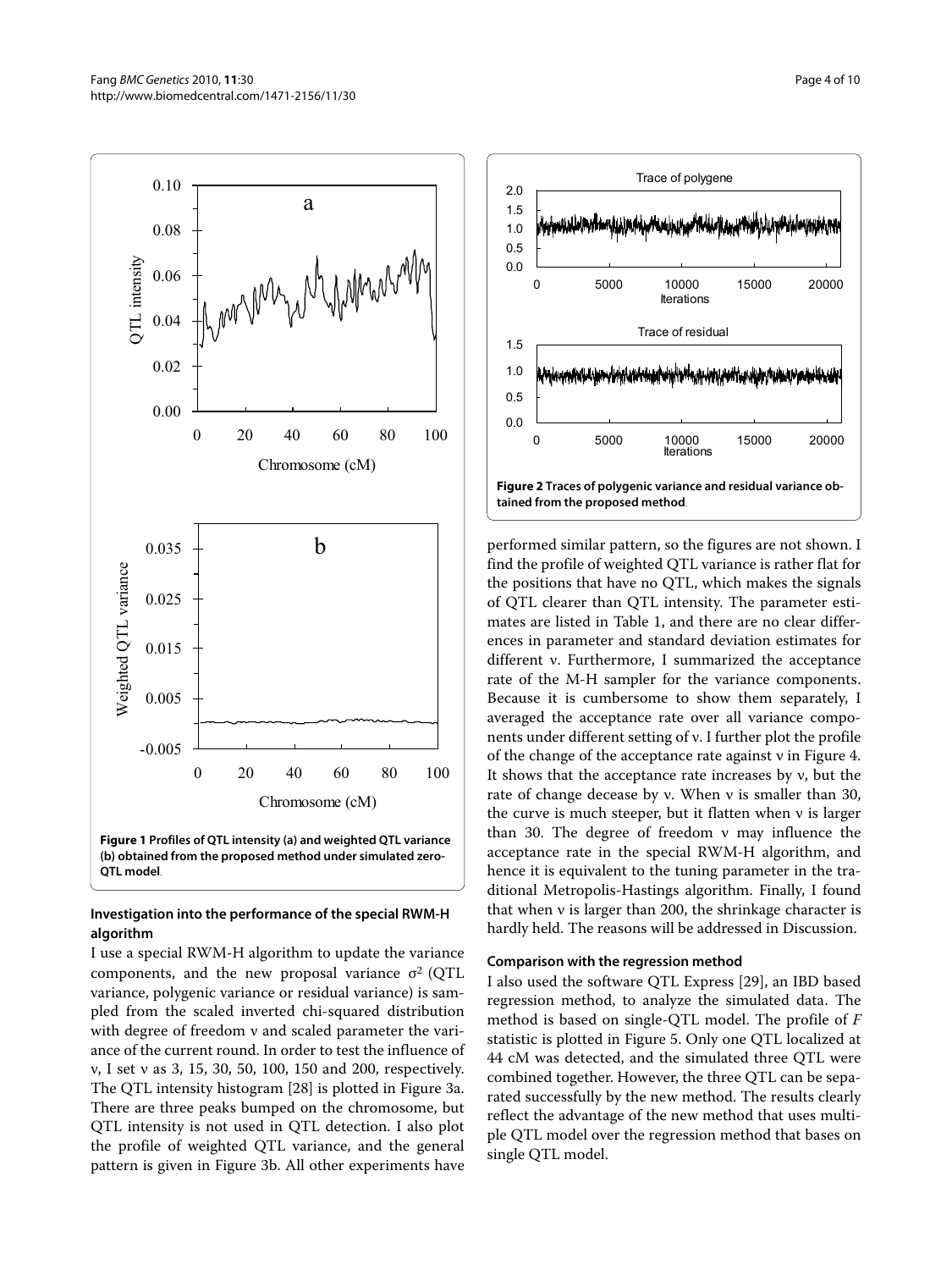| d.f. | Position |                  |                  | <b>QTL variance</b> |                  |                  | <b>Population</b><br>mean | Polygenic<br>variance | <b>Residual</b><br>variance |
|------|----------|------------------|------------------|---------------------|------------------|------------------|---------------------------|-----------------------|-----------------------------|
|      | QTL1     | QTL <sub>2</sub> | QTL <sub>3</sub> | QTL <sub>1</sub>    | QTL <sub>2</sub> | QTL3             |                           |                       |                             |
| 3    | 11       | 45               | 75               | 0.827<br>(0.363)    | 1.314<br>(0.232) | 0.592<br>(0.210) | 0.029<br>(0.003)          | 0.827<br>(0.363)      | 1.164<br>(1.181)            |
| 15   | 11       | 45               | 75               | 0.481<br>(0.178)    | 1.358<br>(0.198) | 0.584<br>(0.247) | 0.028<br>(0.005)          | 0.812<br>(0.373)      | 1.182<br>(0.074)            |
| 30   | 11       | 45               | 75               | 0.508<br>(0.186)    | 1.329<br>(0.241) | 0.602<br>(0.222) | 0.034<br>(0.004)          | 0.849<br>(0.380)      | 1.151<br>(0.178)            |
| 50   | 10       | 45               | 75               | 0.784<br>(0.376)    | 1.333<br>(0.214) | 0.635<br>(0.175) | 0.031<br>(0.004)          | 0.784<br>(0.376)      | 1.181<br>(0.173)            |
| 100  | 10       | 45               | 74               | 0.834<br>(0.364)    | 1.353<br>(0.217) | 0.637<br>(0.203) | 0.036<br>(0.003)          | 0.834<br>(0.364)      | 1.162<br>(0.172)            |
| 150  | 10       | 45               | 76               | 0.786<br>(0.336)    | 1.356<br>(0.242) | 0.647<br>(0.154) | 0.030<br>(0.003)          | 0.786<br>(0.336)      | 1.178<br>(0.159)            |
| 200  | 10       | 46               | 76               | 0.875<br>(0.381)    | 1.232<br>(0.288) | 0.582<br>(0.186) | 0.029<br>(0.005)          | 0.87<br>(0.381)       | 1.140<br>(0.176)            |

| Table 1: The estimates of the QTL parameters and their standard deviations obtained from the proposed method under |
|--------------------------------------------------------------------------------------------------------------------|
| different levels of degree of freedom.                                                                             |

The standard deviations are given in parentheses.

#### **Comparison with the RJMCMC method with repeat experiments**

To compare the proposed method with the RJMCMC based method [[9](#page-8-6)], I simulated 30 sets of data. For the RJMCMC method, the maximum QTL number and the expected QTL number were also the same as the default setup; the prior distribution of the QTL variance, polygenic variance and residual variance followed uniform distribution with endpoint being zero and phenotypic variance; the thinning interval was empirically set as 10; the burn-in period was 1,000 and the length of the complete chain was 201,000, and hence, there were 10,000 samples saved for posterior analysis. It took  $\sim$  5 hr for the new and RJMCMC method on a Pentium IV PC with a 2.60-GHz processor and 1.00 GB RAM.

I list the empirical statistical power and the average estimates of 30 replications for both methods in Table [2](#page-6-0), and the results show that: (1) the QTL detecting powers of the proposed method are slightly higher than that of the RJMCMC method; (2) there are no clear differences between the two methods in parameter estimates, and both are very precise.

#### **Application in genome-wide mapping**

In the genome-wide mapping, I simulated a large genome of 2,000 cM, covered by 201 evenly spaced markers with interval 10 cM. Five QTL were simulated with positions and effects in Table 3. The total heritability was 69.4%, and the heritability explained by these QTL ranged from 8.1% to 22.4%. The residual variance was 1.5 and the polygenic variance was 0. The family structure and other parameters were the same as the previous simulation.

#### **Comparison with RJMCMC**

The simulated data was analyzed with the proposed method and the RJMCMC method. In the proposed method, the excepted QTL number  $q_0 = 3$ , which results the maximum QTL number  $q = 8$ ; the degree of freedom generating the proposal variance  $v = v_A = v_e = 10$ ; the hyper-parameter  $\omega_A = \omega_e = 3$  and  $s_A^2 = s_e^2 = 2.0$  for the polygenic variance and the residual variance. The MCMC ran for 51,000 rounds and the data was saved with every 10 rounds after the first 1,000 MCMC was discarded, so that there were 5,000 (50,000/10) samples for posterior analysis. In the RJMCMC method, also  $q_0 = 3$  and  $q_m = 8$ , thinning interval 10 and burn-in length 1,000, but the length of the complete chain was 201,000. In the genomewide mapping, for all the QTL that affect the trait are included in the model, the polygenic variance is excluded from the model and thus needn't be estimated.

The QTL intensity profiles of both methods are plotted in Figure [6](#page-7-0)a. It shows that the profile of the new method is higher than that of the RJMCMC method. But it is not sufficient to prove that the new method is more powerful than the RJMCMC method, because the QTL intensity is not used to detect QTL in shrinkage method. The profile of the weighted QTL variance is given in Figure [6b](#page-7-0), and five clear bumps are found around their true simulated positions, which shows that the five simulated QTL are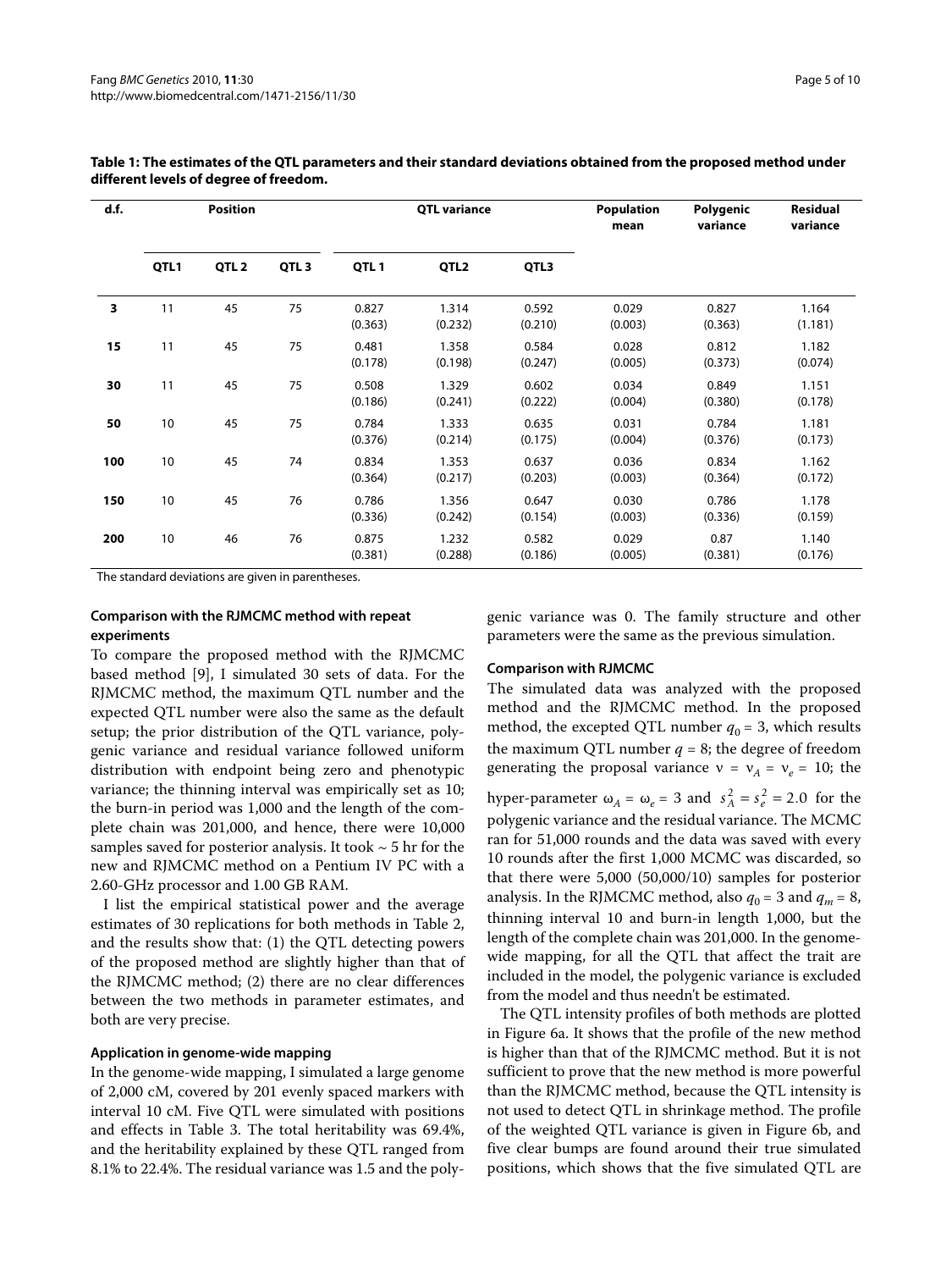<span id="page-5-0"></span>



**variance (b) from the proposed method**.

all detected by the new method. However, in the RJM-CMC method, the estimated average number of QTL equaled to 3.37. The profile of the posterior QTL intensity is depicted in Figure [7](#page-7-1), showing that the trait is

<span id="page-5-1"></span>

<span id="page-5-2"></span>

mostly affected by three or four QTL with probability 0.565 or 0.359, and the estimated number of QTL is clearly smaller than the true number of QTL. The results suggest that my new method is competitive with the RJMCMC method, and may even out-perform it. The computing time of the proposed method and the RJM-CMC method were nearly equal and they took  $\sim$  24 hr on a Pentium IV PC with a 2.60-GHz processor and 1.00 GB RAM.

## **Test on the sensitive of the maximum QTL number**

The maximum QTL number *q* is a hyper-parameter, which should be ascertained beforehand. In my study I followed the approach of [[27\]](#page-9-1) to ascertain it and  $q = q_0 + q_0 \sqrt{3}$ . For testing the sensitive of the maximum *q*, I set the expected QTL number  $q_0 = 4$  and 5, which led to  $q = 11$  and 14, respectively. The profiles of weighted QTL variance are plotted in Figure [8,](#page-7-2) and show no clear differences; moreover, they are very similar to the profile in Figure [6b](#page-7-0) that uses  $q_0 = 3$  and  $q = 8$ . The results demonstrated that the new method was not very sensitive to the value of the expected QTL number. I also ran the RJM-CMC method under  $q_0$  = 4 and 5, and the estimated QTL numbers were 3.42 and 3.46, respectively. Clearly, they were also smaller than the true values.

# **Discussion**

The Jeffreys' hyper prior for QTL variance,  $p(\sigma_j^2) \sim 1 / \sigma_j^2$ , which is much crucial in Bayesian shrinkage analysis for inbred line crosses [\[15](#page-8-13)[,17](#page-8-14),[18](#page-8-22)], is also the key to the new method. Although the two meth-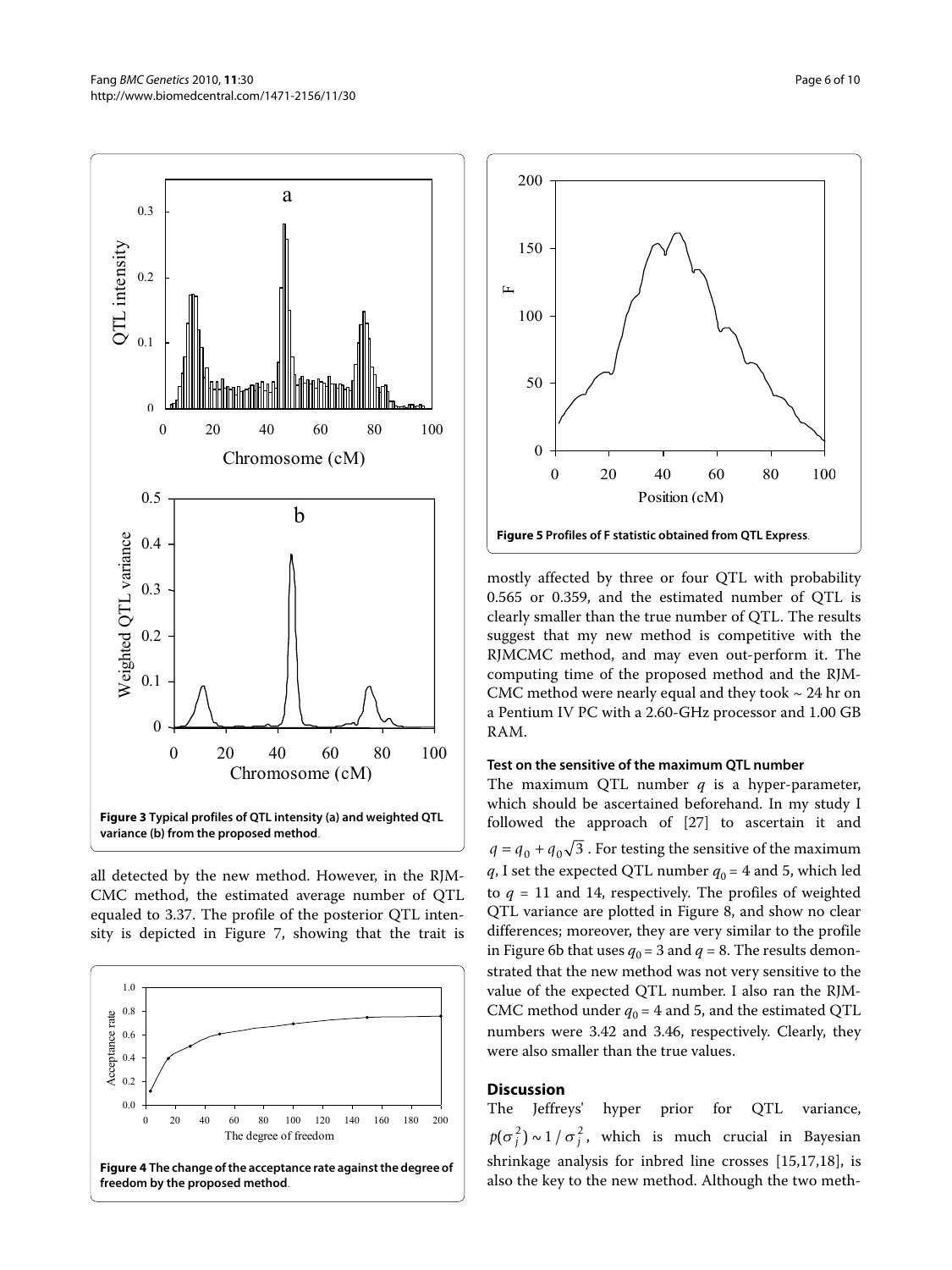| OTL No.                    | Power (%)     | <b>Position</b> | <b>OTL</b> variance | <b>Population</b><br>mean | Polygenic<br>variance | <b>Residual</b><br>variance |
|----------------------------|---------------|-----------------|---------------------|---------------------------|-----------------------|-----------------------------|
| <b>Shrinkage analysis:</b> |               |                 |                     |                           |                       |                             |
| QTL1                       | 90.0 (27/30)  | 13.7(3.40)      | 0.465(0.125)        | 0.028(0.004)              | 1.118(0.324)          | 0.923(0.187)                |
| QTL <sub>2</sub>           | 100.0(30/30)  | 45.8(1.32)      | 1.210(0.153)        |                           |                       |                             |
| QTL3                       | 96.7(29/30)   | 74.2(2.86)      | 0.787(0.116)        |                           |                       |                             |
| <b>RJMCMC:</b>             |               |                 |                     |                           |                       |                             |
| QTL1                       | 86.7 (26/30)  | 14.1(3.98)      | 0.511(0.132)        | 0.031(0.003)              | 1.201(0.315)          | 0.915(0.188)                |
| QTL <sub>2</sub>           | 100.0 (30/30) | 46.1(1.37)      | 1.150(0.140)        |                           |                       |                             |
| QTL3                       | 90.0(27/30)   | 74.9(3.51)      | 0.834(0.126)        |                           |                       |                             |

<span id="page-6-0"></span>**Table 2: The average estimates of the QTL parameters from 30 replicated experiments in the proposed and RJMCMC method.**

ods handle different statistical models, the behavior is much similar, and they all need not special model selection. However, the vague prior may cause an improper posterior [\[30](#page-9-4),[31](#page-9-5)]. Ter Braak et al. [\[32](#page-9-6)] proposed to use the prior  $p(\sigma_j^2) \sim (\sigma_j^2)^{-1+\delta}$  with a small value of  $\boldsymbol{\delta}$  but not the extreme value 0 to avoid generating improper posterior, while this extreme value was just used in [\[17](#page-8-14)] and my researches. I also attempted to set  $\delta$  = 0.0001 and other values and did several times of experiments, and the results at  $\delta$  = 0.0001 were essentially the same as those at  $\delta$  = 0 (the results were not shown).

Because there are no close forms for the variance components, the M-H algorithm is always used to update them. There are two kinds of M-H algorithm, and one is the RWM-H, in which the new proposal value is conditionally sampled on the old one; the other is called independent Metropolis-Hastings algorithm (IM-H), and the proposed value is independently sampled on the old one. Generally, the RWM-H is more efficient than the IM-H, because in the RWM-H the proposal values may automatically reach their main support region in the iterations. Another advantage of the RWM-H is that the estimate of QTL variance for zero-effect QTL may be

gradually converged to zero. However, the special shrinkage character is hardly held by the IM-H algorithm because it is usually low probability that the values of the proposal variance close to zero infinitely. Hence in this article I use a special RWM-H to update QTL variance, which is also another key to my method.

The size of the tuning parameter may influence the efficiency of the RWM-H algorithm. In this method, the degree of freedom ν is equivalent to the tuning parameter, if ν is smaller, the efficiency of the M-H algorithm may decrease due to the low acceptance rate. But if ν is larger, although the acceptance rate increase, it is more difficult for the proposal variance components to explore their posterior distribution. If  $v > 200$ , the chain will be stuck locally and the posterior distribution of variance components will be very difficult to explore, which explains why the shrinkage character is hardly hold by the proposed method when ν >200. In fact, the tuning parameter should be set appropriately, which makes the acceptance rate to be  $10~ 40\%$  [\[33](#page-9-7)]. Therefore, in my method, the optimal tuning parameter ν should range from 3 to 15 from Figure [4.](#page-5-1)

I assign a scaled inverted chi-square distribution for polygenic variance and residual variance, which makes

| Table 3: QTL parameters and their estimates obtained from the two methods in the genome-wide mapping. |  |  |
|-------------------------------------------------------------------------------------------------------|--|--|
|                                                                                                       |  |  |

| QTL No. | <b>True parameters</b> |          | (new method) | <b>Estimations</b> | <b>Estimations</b><br>(RJMCMC method) |              |
|---------|------------------------|----------|--------------|--------------------|---------------------------------------|--------------|
|         | Position(cM)           | Variance | Position(cM) | Variance           | Position(cM)                          | Variance     |
|         | 215                    | 0.4      | 224          | 0.460(0.176)       | 224                                   | 0.539(0.131) |
| 2       | 422                    | 0.6      | 433          | 0.345(0.151)       | 433                                   | 0.457(0.120) |
| 3       | 853                    | 1.1      | 853          | 1.406(0.177)       | 854                                   | 1.502(0.190) |
| 4       | 1450                   | 0.5      | 1438         | 0.372(0.158)       | 1436                                  | 0.522(0.147) |
| 5       | 1843                   | 0.8      | 1844         | 1.138(0.182)       | 1844                                  | 1.224(0.174) |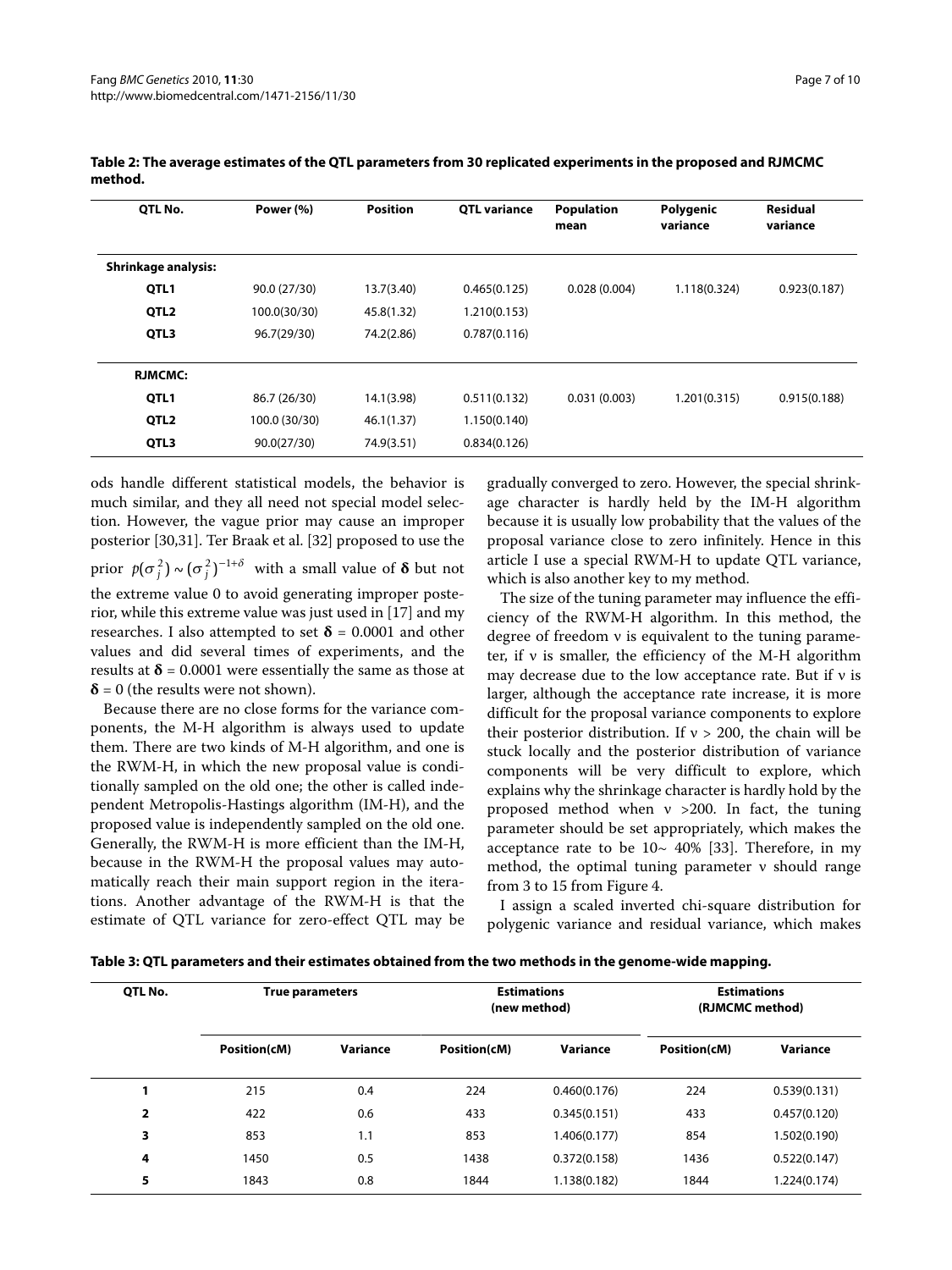<span id="page-7-0"></span>

the incorporation of the prior information possible, and this has been studied in previous work [\[21](#page-8-17)]. Certainly, other priors also can be used and then the formula of acceptance probability should be constructed appropriately.

The polygenic term is excluded in our genome-wide mapping because many QTL with relative large effect are investigated in my simulated study. In practice, the trait may be affected by few QTL with substantial effects and many QTL with minor effects, and then it is necessary to include the polygenic effect in the model.

I proposed a basic method for mapping QTL in variance component models. The method is also important in fine mapping [[34-](#page-9-8)[38\]](#page-9-9) in which both linkage information and linkage disequilibrium (LD) information are utilized. If the markers are densely distributed, fine mapping provides an extremely powerful way for QTL mapping. The new method is also convenient to be modified to the simultaneous fine mapping of multiple QTL as long as the IBD matrix is appropriately constructed. Moreover,

<span id="page-7-1"></span>

<span id="page-7-2"></span>

the method also can be extended to more complicated situation, such as that involving QTL dominant effect and epistatic effect.

I employed the approach of Yi et al. [[27\]](#page-9-1) to ascertain the maximum QTL number and found that the method was not very sensitive to the maximum QTL number. Theoretically, the maximum QTL number may be set as any value as long as it is greater than the actual QTL number. The simplest method is to assume that each marker interval contain one QTL, while it increases the computational burden. The appropriate selection of the maximum QTL number will contribute to saving the computational time.

The new developed method is very simple and easy to implement. The computer program is written in FOR-TRAN language, and it is also compiled into my software "BayesMapQTL.exe" which can be used to analyze simulated data, as well as field data with variable family size. Both program and software are available for request.

# **Conclusion**

In this research, I proposed a Bayesian shrinkage estimation method for mapping multiple QTL. Different from Xu's (2003) shrinkage method that discriminately estimates QTL substitute effect, my method can shrinkage estimate QTL variance so that it need no special model selection. Simulation experiments show that the proposed method is efficient in simultaneously mapping multiple QTL in outbred populations and may even outperform the RJMCMC method.

#### **Appendix**

#### **Joint posterior distribution**

Observable parameters include marker information **M**, additive genetic relationship matrix **A**, covariate matrix **X**

and phenotypic values  $y = {y_i}_{i=1}^n$ ; unobservables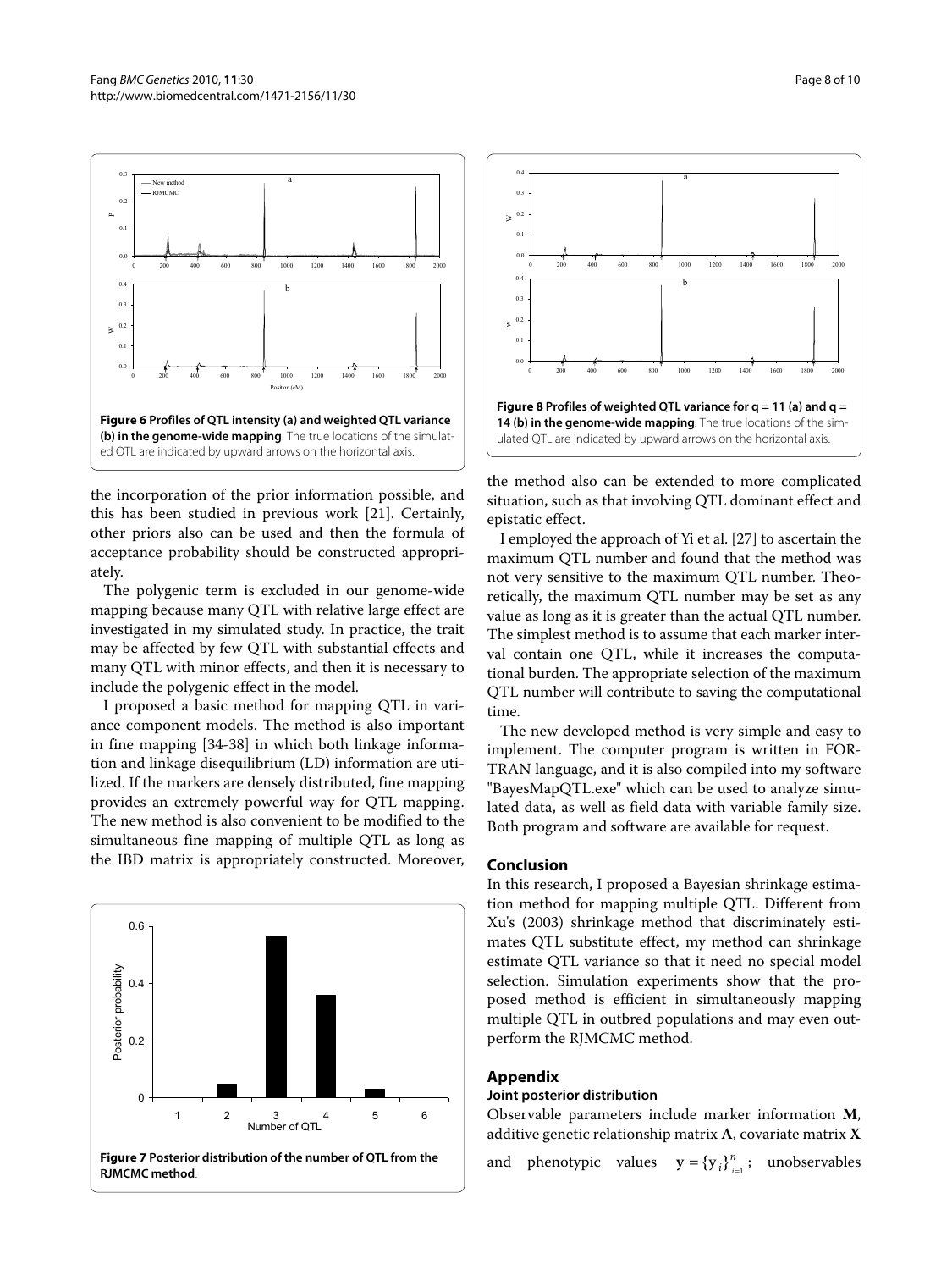include QTL positions  $\lambda = {\lambda_j}\}_{j=1}^q$ , model effects  $\mathbf{\theta} = {\mathbf{\beta}, \sigma_1^2, \sigma_2^2, \cdots, \sigma_q^2, \sigma_A^2, \sigma_e^2}$  and hyper-parameters  $D = {\beta_0, V_0, \omega_A, \omega_e, s_A^2, s_e^2}$ . Joint posterior probability of unobservables then can be expressed as

$$
p(\boldsymbol{\theta}, \boldsymbol{\lambda} \,|\, \mathbf{y}, \mathbf{A}, \mathbf{X}, \mathbf{M}) \sim f(\mathbf{y} \,|\, \boldsymbol{\theta}, \boldsymbol{\lambda}, \mathbf{A}, \mathbf{X}) p(\boldsymbol{\theta} \,|\, \mathbf{D}) p(\boldsymbol{\lambda}).
$$
\n(A1)

where,

$$
f(\mathbf{y}|\boldsymbol{\theta}, \boldsymbol{\lambda}, \mathbf{A}, \mathbf{X}) \propto |\mathbf{V}|^{-1/2} \exp\left\{-\frac{1}{2}(\mathbf{y} - \mathbf{X}\boldsymbol{\beta})^{\mathrm{T}}\mathbf{V}(\mathbf{y} - \mathbf{X}\boldsymbol{\beta})\right\},\tag{A2}
$$

$$
p(\theta | \mathbf{D}) = p(\beta | \beta_0, V_0) p(\sigma_A^2 | \omega_A, s_A^2) p(\sigma_e^2 | \omega_e, s_e^2) \prod_{j=1}^q p(\sigma_j^2),
$$
\n(A3)

and

$$
p(\lambda) = \prod_{j=1}^{q} p(\lambda_j)
$$
 (A4)

#### **Update QTL position**

The proposal position is moved around the old one,  $\lambda_j^* =$  $\lambda_i$  + *d*, where *d* is a random number sampled from uniform distribution with bound -*k*cM and *k*cM, where *k* is a predetermined tuning parameter and equals to 1 for chromosome segment analysis, and 20 for genome-wide scan in my study. When the new position is proposed, the IBD matrix is calculated according to marker information, and then the new position is accepted with probability equal to min(1, *r*),

$$
r = \frac{f(\mathbf{y}|\mathbf{\theta}, \lambda_{-j}, \lambda_{j}^{*}, \mathbf{A}, \mathbf{X})}{f(\mathbf{y}|\mathbf{\theta}, \lambda, \mathbf{A}, \mathbf{X})} \cdot hr_{p}.
$$
 (A5)

The proposal ratio or Hastings ratio  $hr_p = 1$  due to the symmetric uniform proposal.

#### **Acknowledgements**

I am grateful to two anonymous reviewers for their helpful comments which have greatly improved the presentation of the manuscript. Lijun Pu, Weixuan Fu and one of reviewers helped proofread the language. I also thank BMC editorial for the waiver of the publication cost. This research was supported by Chinese Heilongjiang Education Ministry grant 11541254 to M. F.

#### **Author Details**

1Life Science College, Heilongjiang August First Land Reclamation University, Daqing, 163319, China and 2Department of Animal Genetics and breeding, College of Animal Science and Technology, China Agricultural University, Beijing 100193, China

#### Received: 12 May 2009 Accepted: 29 April 2010 Published: 29 April 2010

#### **References**

- <span id="page-8-0"></span>1. Knott SA, Haley CS: Maximum likelihood mapping of quantitative trait loci using full-sib families**.** Genetics 1992, 132(4):1211-1222.
- <span id="page-8-4"></span>2. Haley CS, Knott SA, Elsen JM: Mapping quantitative trait loci in crosses between outbred lines using least squares**.** Genetics 1994, 136(3):1195-1207.
- <span id="page-8-1"></span>3. Knott SA, Haley CS: Methods for multiple-marker mapping of quantitative trait loci in half-sib populations**.** Theor Appl Genet 1996, 93:71-80.
- <span id="page-8-2"></span>4. Goldgar DE: Multipoint analysis of human quantitative genetic variation**.** Am J Hum Genet 1990, 47(6):957-967.
- 5. Amos CI: Robust variance-components approach for assessing genetic linkage in pedigrees**.** Am J Hum Genet 1994, 54(3):535-543.
- 6. Xu S, Atchley WR: A random model approach to interval mapping of quantitative trait loci**.** Genetics 1995, 141(3):1189-1197.
- <span id="page-8-3"></span>7. Almasy L, Blangero J: Multipoint quantitative-trait linkage analysis in general pedigrees**.** Am J Hum Genet 1998, 62(5):1198-1211.
- <span id="page-8-5"></span>8. Liu Y, Jansen GB, Lin CY: Quantitative trait loci mapping for dairy cattle production traits using a maximum likelihood method**.** J Dairy Sci 2004, 87(2):491-500.
- <span id="page-8-6"></span>9. Yi N, Xu S: Bayesian mapping of quantitative trait loci under the identity-by-descent-based variance component model**.** Genetics 2000, 156(1):411-422.
- <span id="page-8-8"></span>10. Haseman JK, Elston RC: The investigation of linkage between a quantitative trait and a marker locus**.** Behav Genet 1972, 2(1):3-19.
- <span id="page-8-9"></span>11. Fulker DW, Cardon LR: A sib-pair approach to interval mapping of quantitative trait loci**.** Am J Hum Genet 1994, 54(6):1092-1103.
- <span id="page-8-7"></span>12. Liu J, Liu Y, Liu X, Deng HW: Bayesian mapping of quantitative trait loci for multiple complex traits with the use of variance components**.** Am J Hum Genet 2007, 81(2):304-320.
- <span id="page-8-10"></span>13. Schork NJ: Extended multipoint identity-by-descent analysis of human quantitative traits: efficiency, power, and modeling considerations**.** Am J Hum Genet 1993, 53(6):1306-1319.
- <span id="page-8-11"></span>14. Yi N, George V, Allison DB: Stochastic search variable selection for identifying multiple quantitative trait loci**.** Genetics 2003, 164(3):1129-1138.
- <span id="page-8-13"></span>15. Wang H, Zhang YM, Li X, Masinde GL, Mohan S, Baylink DJ, Xu S: Bayesian shrinkage estimation of quantitative trait loci parameters**.** Genetics 2005, 170(1):465-480.
- <span id="page-8-12"></span>16. Banerjee S, Yandell BS, Yi N: Bayesian quantitative trait loci mapping for multiple traits**.** Genetics 2008, 179(4):2275-2289.
- <span id="page-8-14"></span>17. Xu S: Estimating polygenic effects using markers of the entire genome**.** Genetics 2003, 163(2):789-801.
- <span id="page-8-22"></span>18. Xu S: Derivation of the shrinkage estimates of quantitative trait locus effects**[.](http://www.ncbi.nlm.nih.gov/entrez/query.fcgi?cmd=Retrieve&db=PubMed&dopt=Abstract&list_uids=17720913)** Genetics 2007, 177(2):1255-1258.
- <span id="page-8-15"></span>19. Yang R, Xu S: Bayesian shrinkage analysis of quantitative trait Loci for dynamic traits**.** Genetics 2007, 176(2):1169-1185.
- <span id="page-8-16"></span>20. Xu S, Gessler DD: Multipoint genetic mapping of quantitative trait loci using a variable number of sibs per family**.** Genet Res 1998, 71(1):73-83.
- <span id="page-8-17"></span>21. Fang M, Liu S, Jiang D: Bayesian composite model space approach for mapping quantitative trait Loci in variance component model**.** Behav Genet 2009, 39(3):337-346.
- <span id="page-8-18"></span>22. Metropolis N, A RW, Rosenbluth MN, Teller AH, Teller E: Equation of state calculations by fast computing machines**.** J Chem Phys 1953, 21:1087-1091.
- <span id="page-8-19"></span>23. Hastings WK: Monte Carlo sampling methods using Markov chains and their applications**.** Biometrika 1970, 57:97-109.
- <span id="page-8-20"></span>24. Browne WJ: Applying MCMC Methods to Multi-level Models**.** Bath: University of Bath; 1998.
- <span id="page-8-21"></span>25. Xu C, Wang X, Li Z, Xu S: Mapping QTL for multiple traits using Bayesian statistic[s](http://www.ncbi.nlm.nih.gov/entrez/query.fcgi?cmd=Retrieve&db=PubMed&dopt=Abstract&list_uids=19220929)**.** Genet Res 2009, 91(1):23-37.